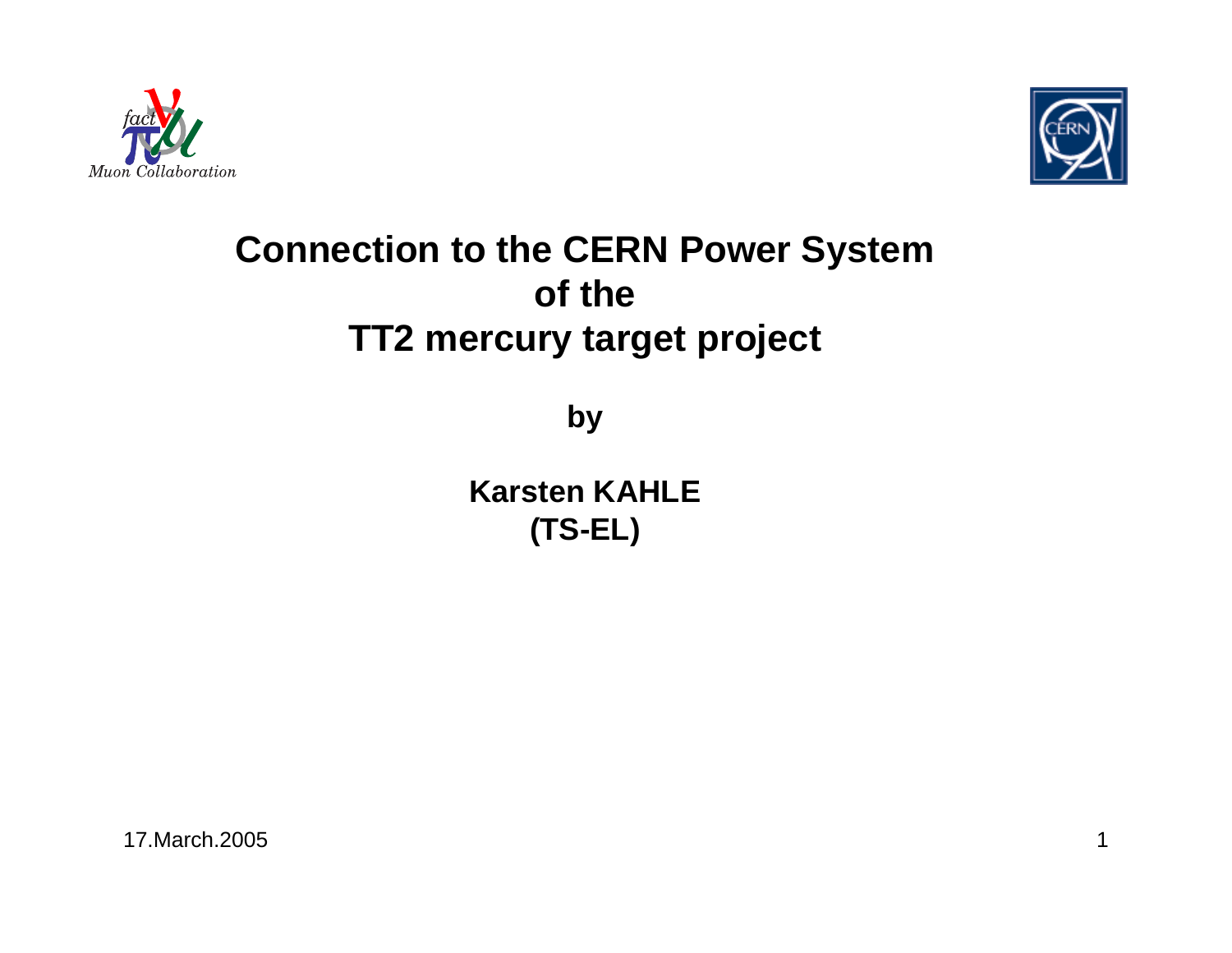



### - *repetitive Voltage Disturbances on 18 kV level*

- due to pulsating load
- related to reactive power consumption
- disturbances seen by other users at CERN

### - *Reactive Power consumption (130 kV and 400 kV networks)*

- impact on power losses
- impact on rating of electrical equipment
- impact on CERN electricity costs

#### - *Harmonics*

- power converters have a specific harmonic spectrum
- disturbing the sine-wave of 18kV bus voltage at CERN
- disturbances seen by other users at CERN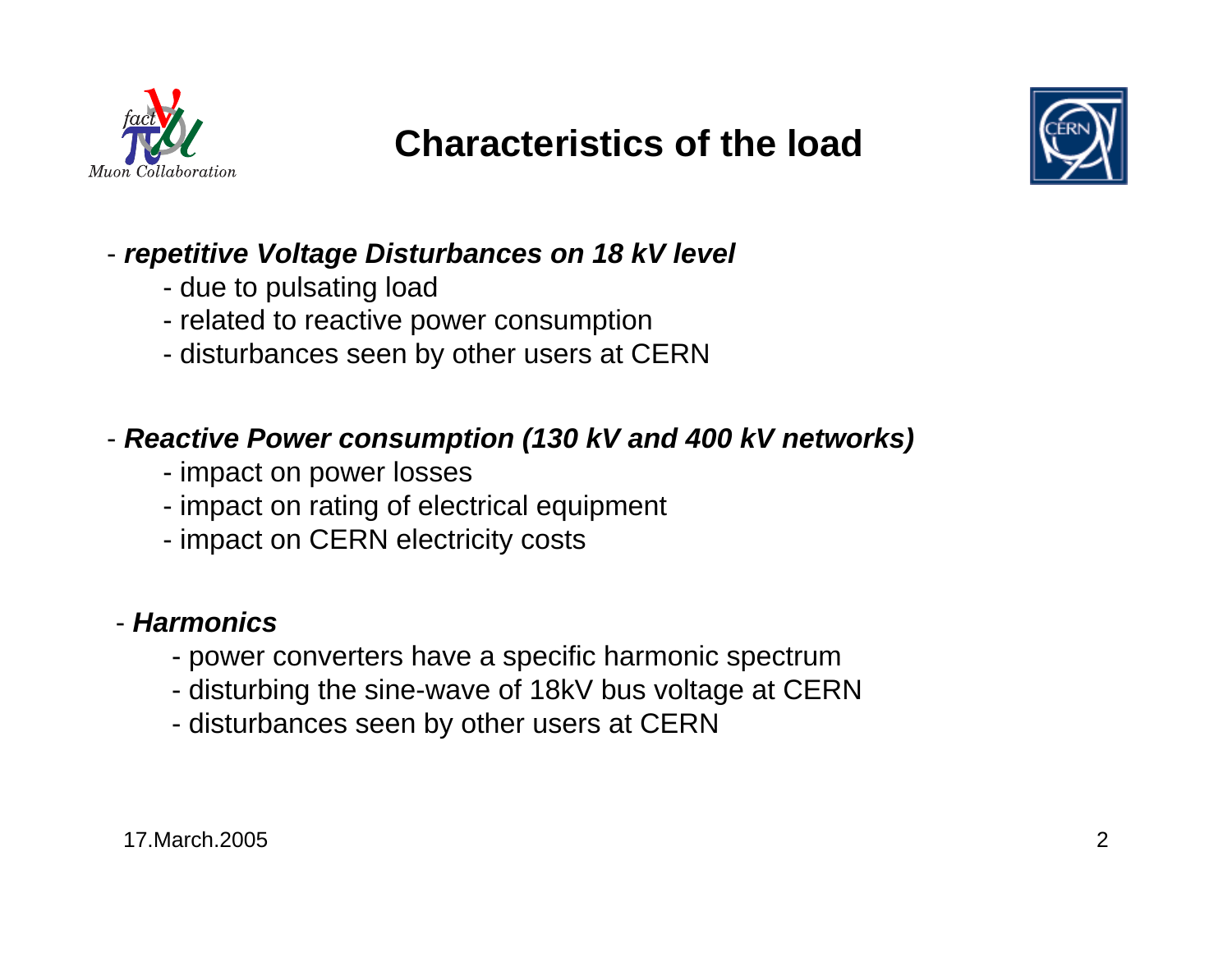



- *power pulses (1 pulse every 30 min)*



*Peak value = 5.5 MVA, RMS = 0.5 MVA (thermal rating)*

17.March.20053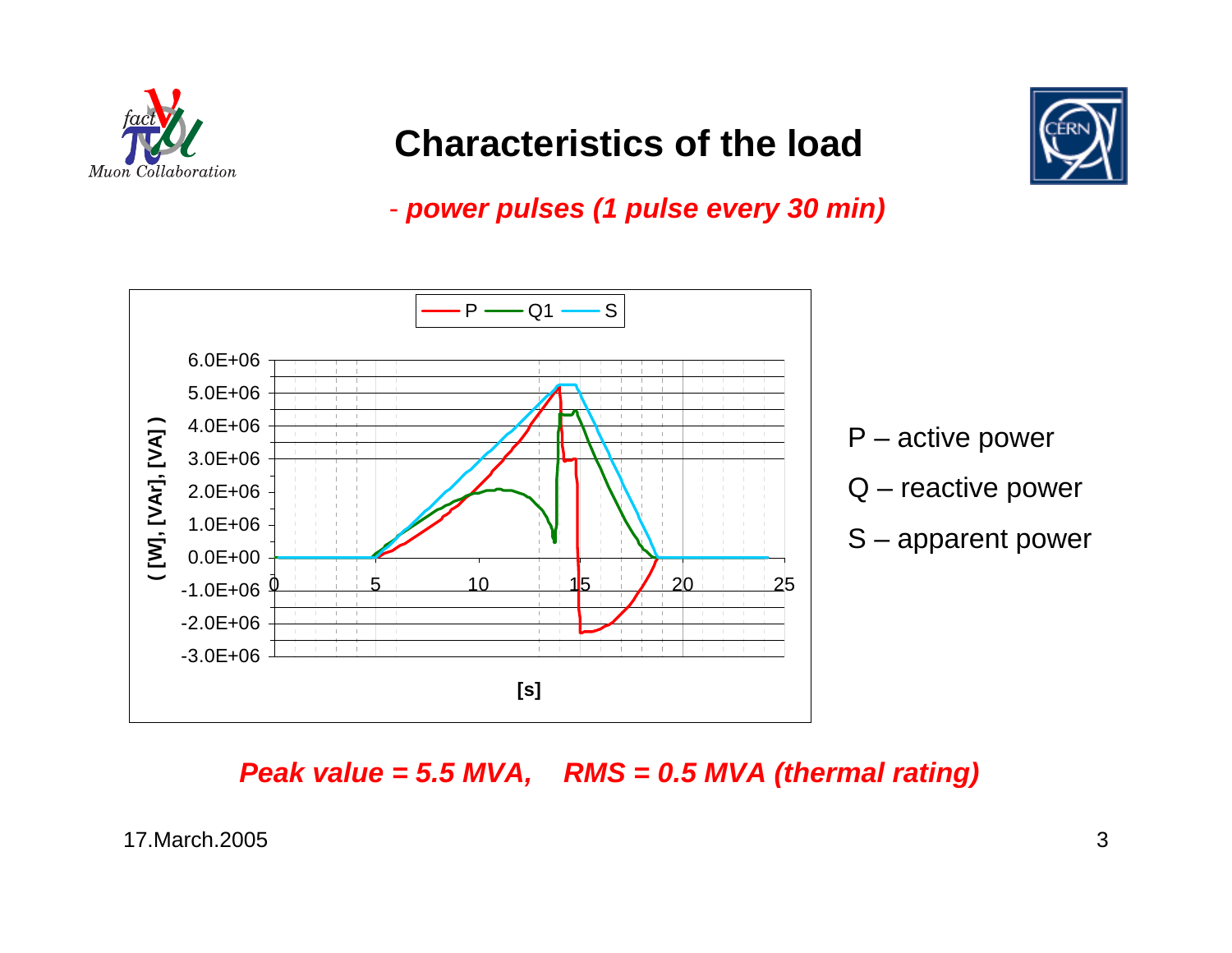



- *voltage disturbances (once every 30 min)*

17.7017.7517.8017.8517.9017.9518.0018.05 18.10

*130 kV: delta U = 0.15 % 18 kV: delta U = 1.1 %*



**TT2: Voltage Response 18kV network**



*OK*

# *OK (once every 30min)*

Time [sec]

- *Commissioning period*

0 20

- *Operation*
- 4 *pulses 50% once every 10 min*- *during commissioning:*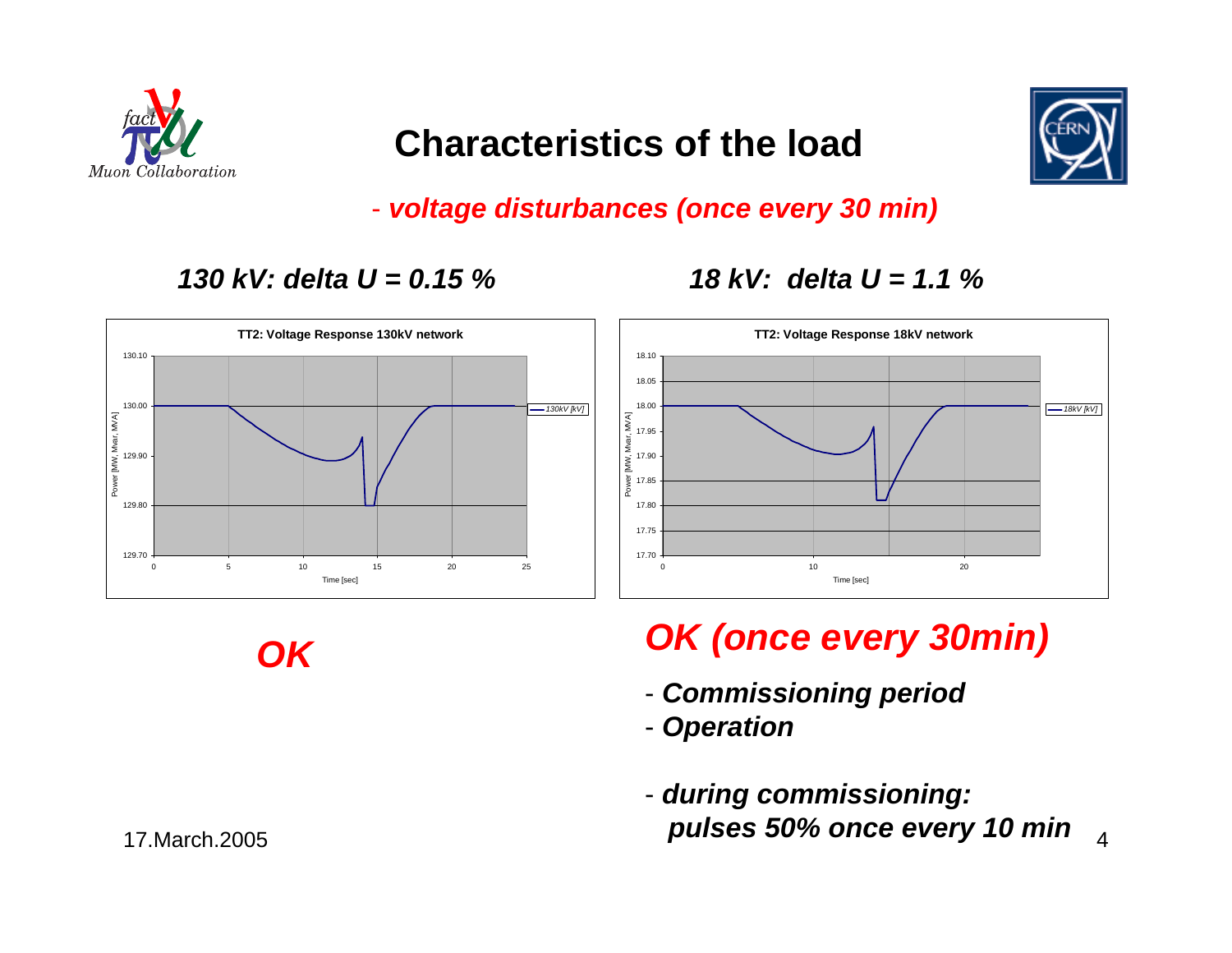



- *Reactive Power Consumption*

- no reactive power compensation (comes from 130 kV / 400 kV network)
- RMS value is low (one pulse every 30 min)
- short duration of the experiment (2 years): no counter measures
- our energy contract is adapted (we pay nothing for reactive power)
- if no compensation: AC equipment rating needs to be 150 %
- if no compensation: power losses increase slightly

## *Conclusion: No Problem.*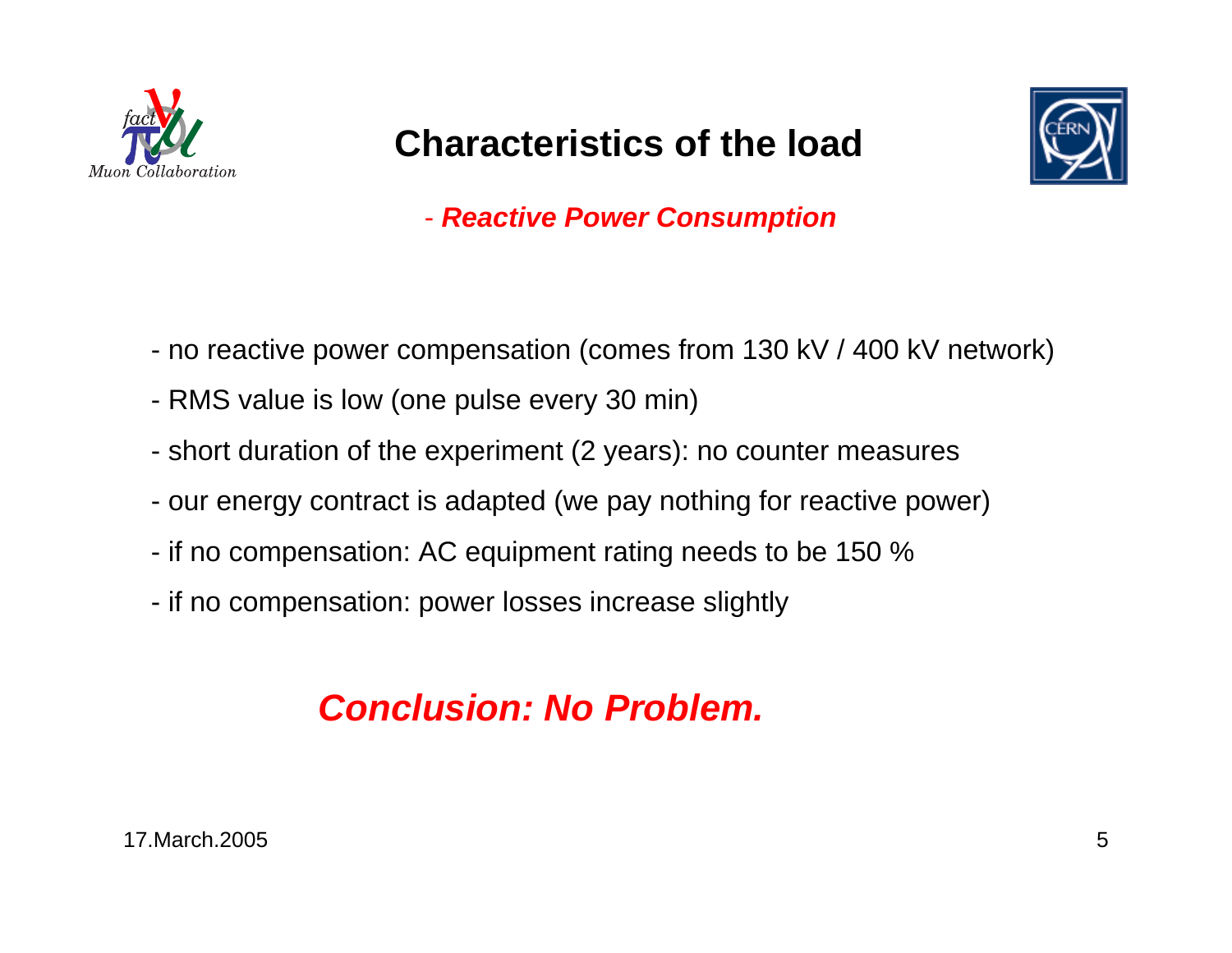



- *Harmonics*

- 12-pulse power converters
- typical harmonics 550, 650, 1150 and 1250 Hz
- low harmonic distortion
- in addition: harmonic filtering for Meyrin at JURA substation

*Conclusion: No Problem.*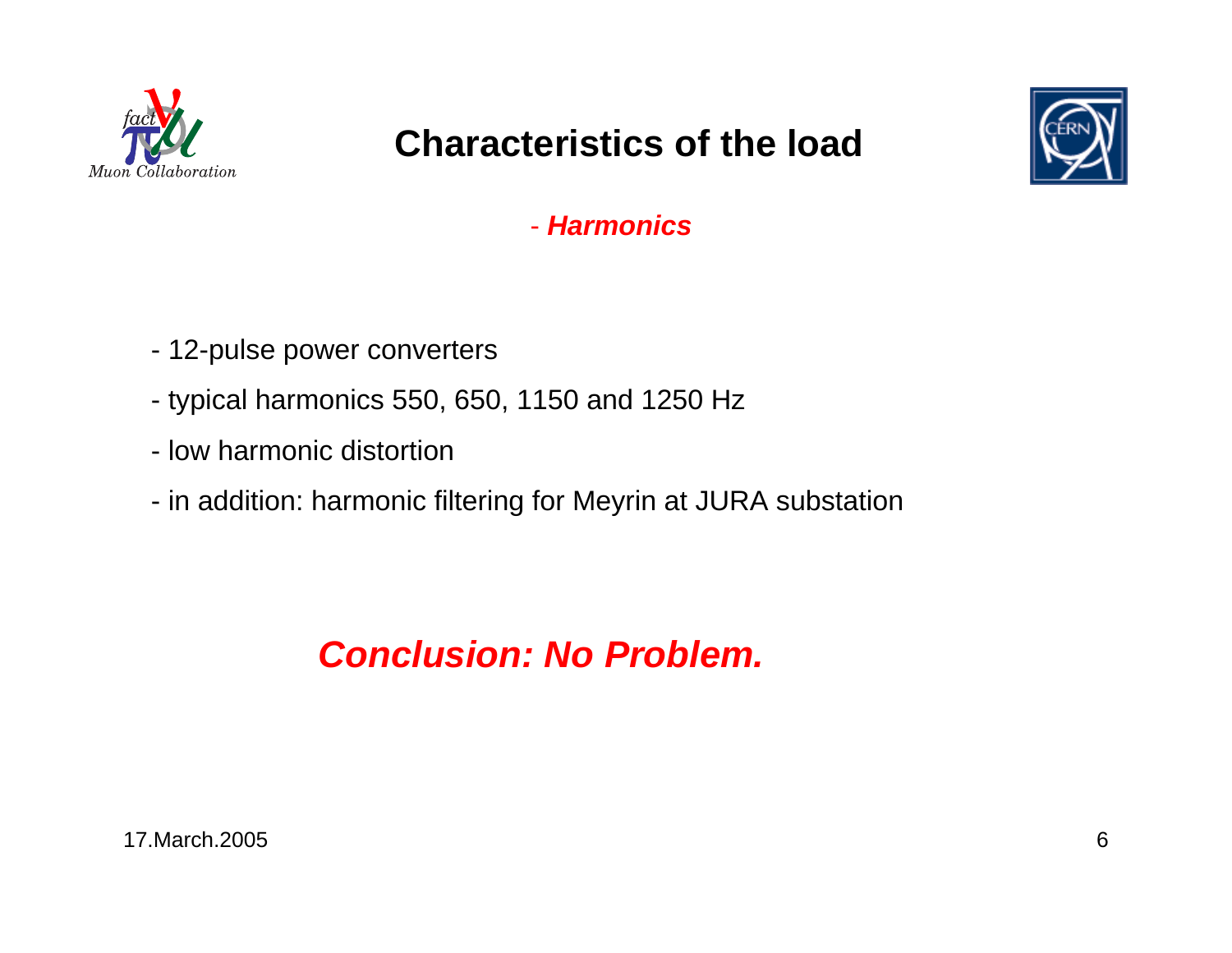





#### *Building 193 (18 kV station ME49)*





*Existing 18 kV cubicle Existing transformer pit*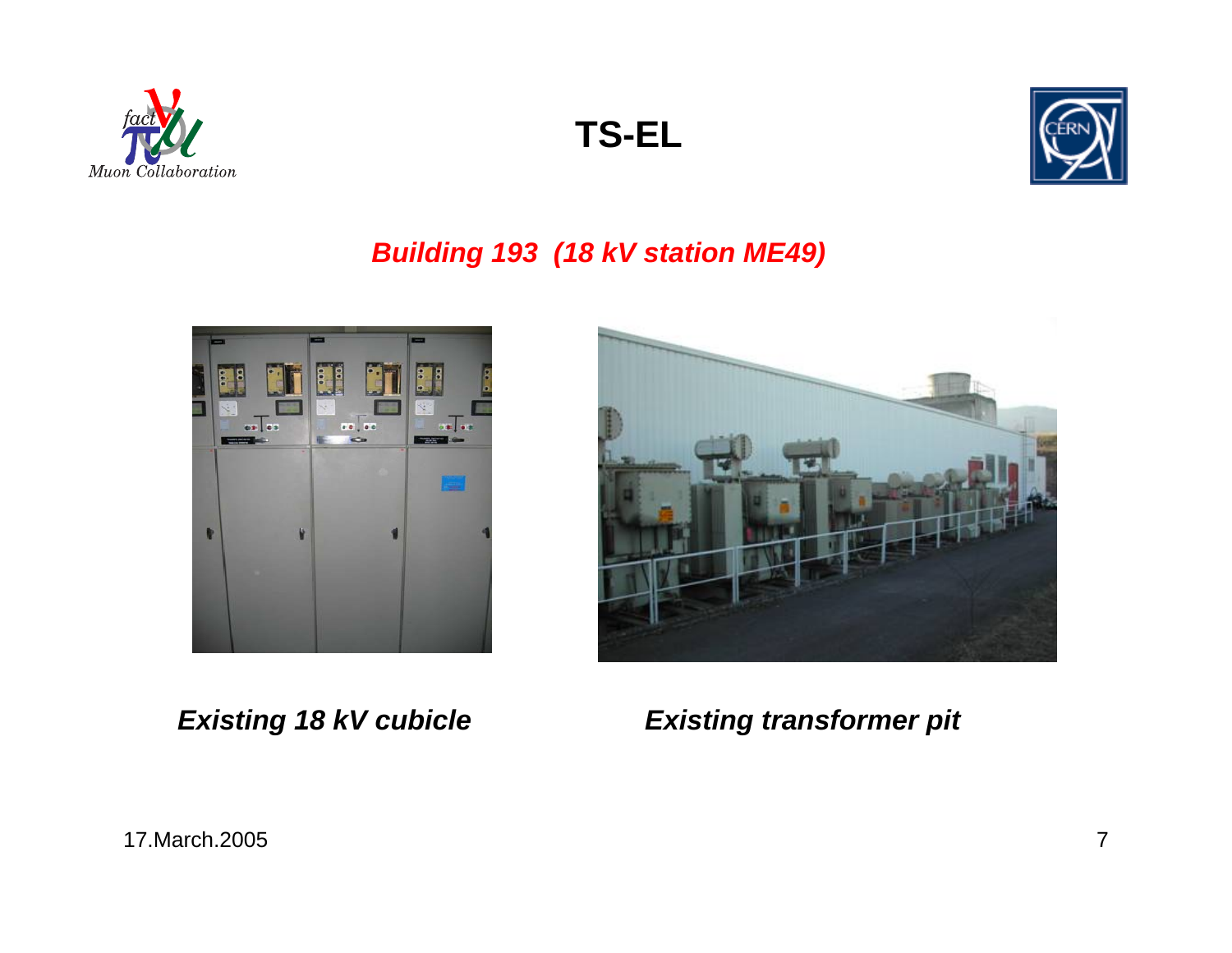

## **TS-EL work**

*Scope of supply and budget*



| -18 kV cubicle (cubicle existing, but new protection) | 10 KCHF                   |
|-------------------------------------------------------|---------------------------|
| -18 kV AC cabling                                     | <b>kCHF</b><br>10         |
| - LV AC cabling                                       | 20 KCHF                   |
| - DC cabling (cable routing difficult)                | 40 KCHF                   |
| - <b>Engineering and Documentation</b>                | 15 kCHF                   |
| <b>SUBTOTAL (TS-EL):</b>                              | 95 KCHF                   |
| <b>SUBTOTAL (AB-PO):</b>                              | 110 <b>kCHF</b>           |
| <b>TOTAL:</b>                                         | <b>205</b><br><b>KCHF</b> |

17.March.20058